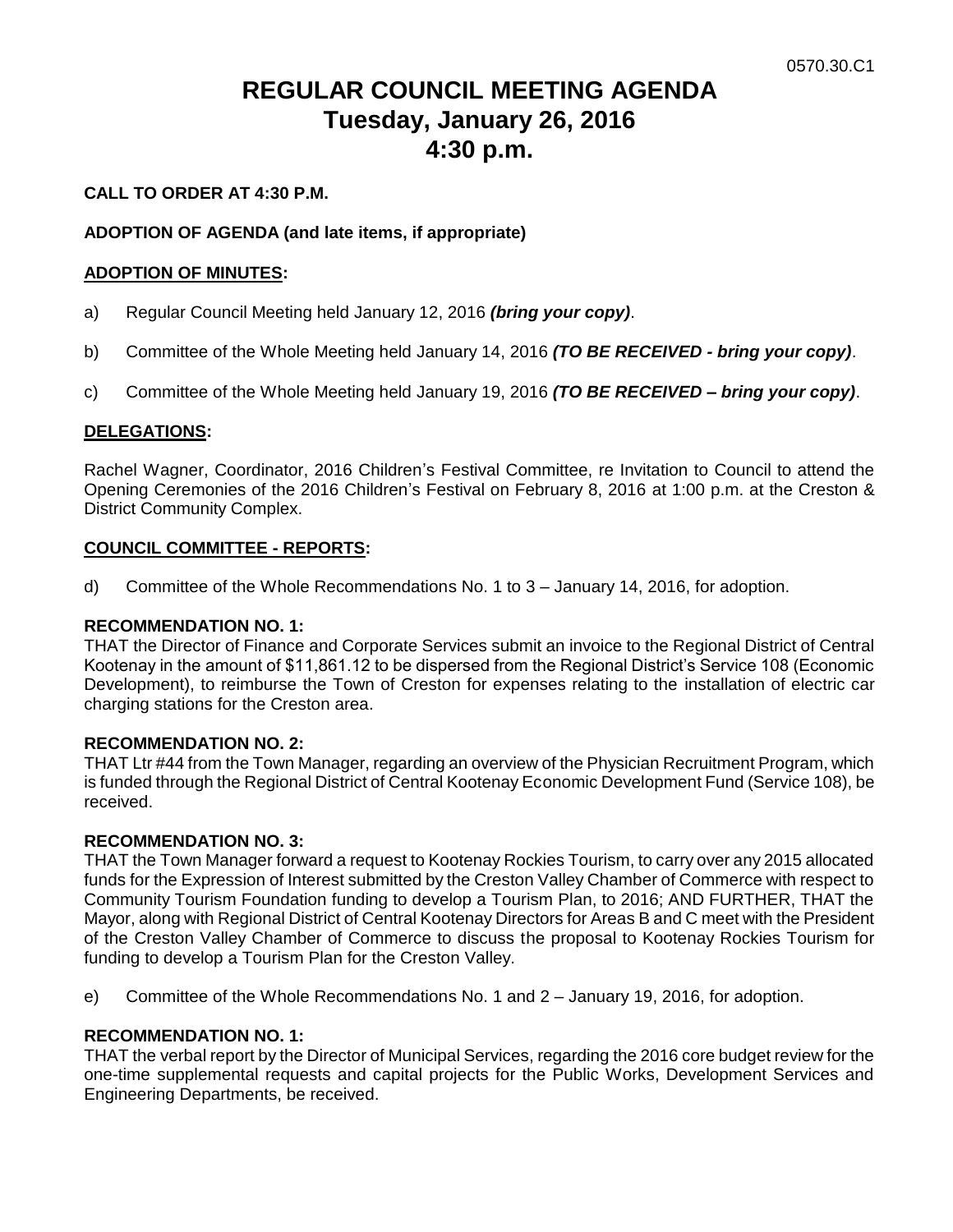THAT Council approves in principal, the 2016 General Operating Budget for Creston Cemetery facilities, a copy of which is attached to and forms a part of these minutes as Appendix 'I', as presented by the Director of Municipal Services and approved by the Cemetery Select Committee; AND FURTHER, THAT staff is authorized to forward the proposed 2016 General Operating Budget for the Creston Cemetery facilities, to the Regional District of Central Kootenay for approval.

# **Pg. Item**

- 1. Ltr #57 from Rachel Wagner, being a delegation request with respect to an invitation to Council members to attend the Opening Ceremonies of the 2016 Children's Festival on February 8, 2016 at 1:00 p.m. at the Creston & District Community Complex.
- 3. Ltr #38 from Bruce Mabin, requesting Council consider funding in the 2016 or 2017 budget to install a hard surface sidewalk or ramp to accommodate safe pedestrian access to south Creston from Pine Street intersection to Railway Boulevard.
- 5. Ltr #23 from the Columbia Basin Environmental Education Network (CBEEN), requesting Discretionary Grant funding for its Wild Voices for Kids program.
- 9. Ltr #59 from the Town Manager, re deferral of the Citizen Satisfaction Survey to 2017.
- 11. Ltr #54 from the Kuskanook Harbour Society, requesting a letter of support with respect to their application for funding under the Columbia Basin Trust Recreation Infrastructure Grants Program, for improvements to the wooden pile breakwater at Kukanook Harbour.

# **BYLAWS:**

**Pg. Item**

13. Bylaw No. 1835, Records Management Bylaw *(Adoption)*

# 15. **REVIEW COMMITTEE OF THE WHOLE AGENDA (to be reviewed at each Council meeting)**

# **NEW BUSINESS:**

# **REPORTS OF REPRESENTATIVES:**

- Council Member Verbal Reports
- 16. Receive Verbal Reports of Council (and staff) members.

### **GIVING OF NOTICES:**

COTW – Feb. 2 (Special for budget),16, Mar. 15, Apr. 19, 2016 COUNCIL –  $2^{nd}$  &  $4^{th}$  Tuesdays of each month - Feb. 9, 23, Mar. 8, 22, Apr. 12, 26, 2016

### **Acting Mayors – 2016**

| January   | Clr. Unruh  | February | Clr. Comer   |
|-----------|-------------|----------|--------------|
| March     | Clr. Elford | April    | Clr. Wilson  |
| May       | Clr. Snopek | June     | Clr. Boehmer |
| July      | Clr. Unruh  | August   | Clr. Comer   |
| September | Clr. Elford | October  | Clr. Wilson  |
| November  | Clr. Snopek | December | Clr. Boehmer |